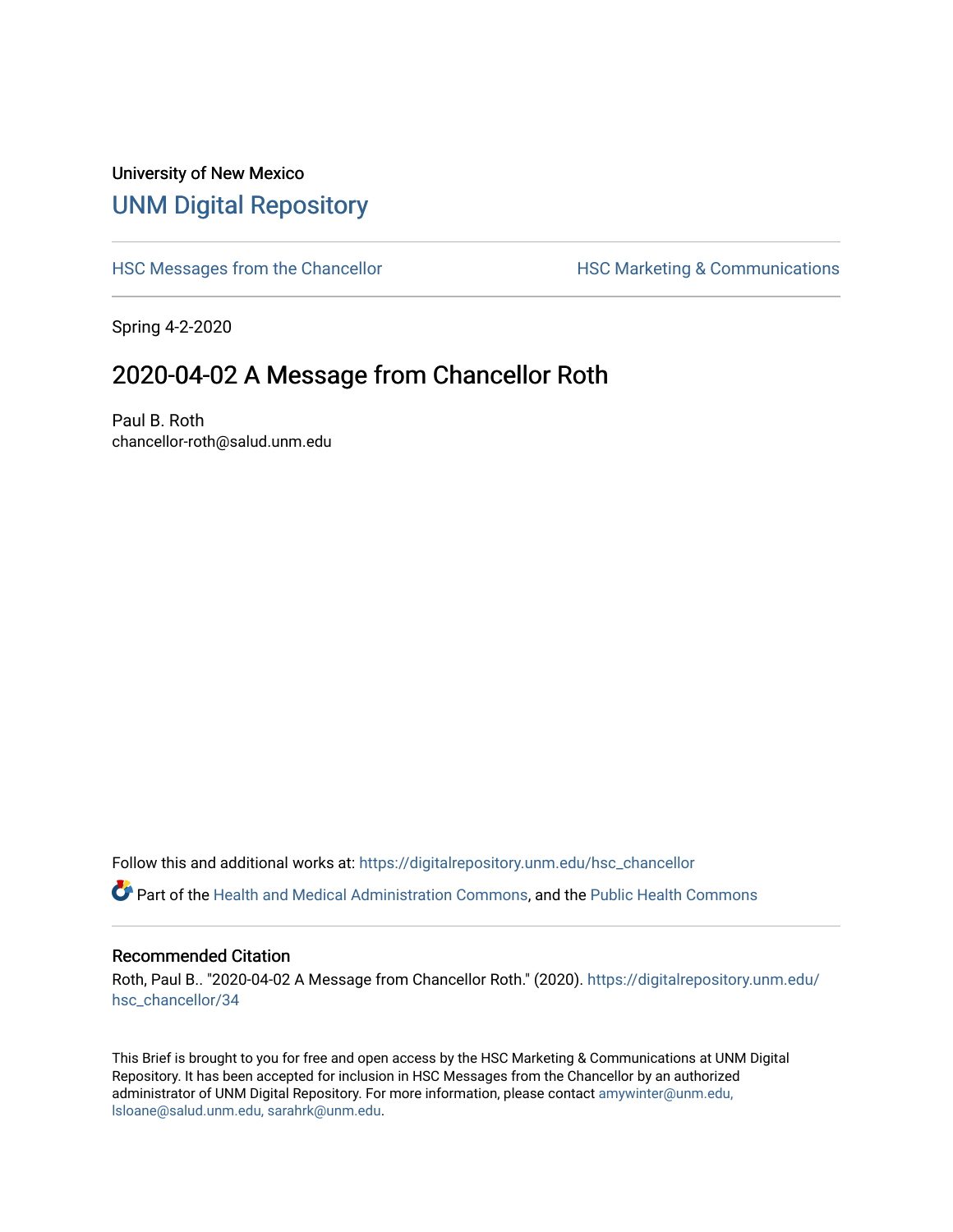

[View this email in your browser](https://mailchi.mp/b160635a7595/message-from-the-chancellor-coronavirus-4368124?e=b4bbfca2c0)

## **A Message from Chancellor Roth**

Dear Colleagues:

Yesterday evening, in an online discussion with health leaders sponsored by the Albuquerque Journal, I alluded to a "tsunami" of new COVID-19 cases that we see headed our way – and it is truly the case that the next few weeks will be critical here in New Mexico.

I'm proud to say that our state's three major health systems – UNM Health, Presbyterian and Lovelace Health Systems – have come together in an unprecedented way to work with state health officials in preparing for this crisis. We are truly a "super health system" united to meet this urgent need.

The number of confirmed cases continues to grow – although more slowly than elsewhere in the country. As of yesterday afternoon, **363** New Mexicans have tested positive for the novel coronavirus, more than **14,000** tests have been administered statewide, and six patients have died. Visit the [New Mexico](https://unm.us19.list-manage.com/track/click?u=59ce53c1a4dedb490bac78648&id=9850d0474f&e=b4bbfca2c0)  [Department of Health website](https://unm.us19.list-manage.com/track/click?u=59ce53c1a4dedb490bac78648&id=9850d0474f&e=b4bbfca2c0) for the latest updates.

The UNM Health Sciences Center has a three-part mission: to provide the highest quality patient care, educate the next generation of health care providers and conduct research to find cures. In that last area, our scientists